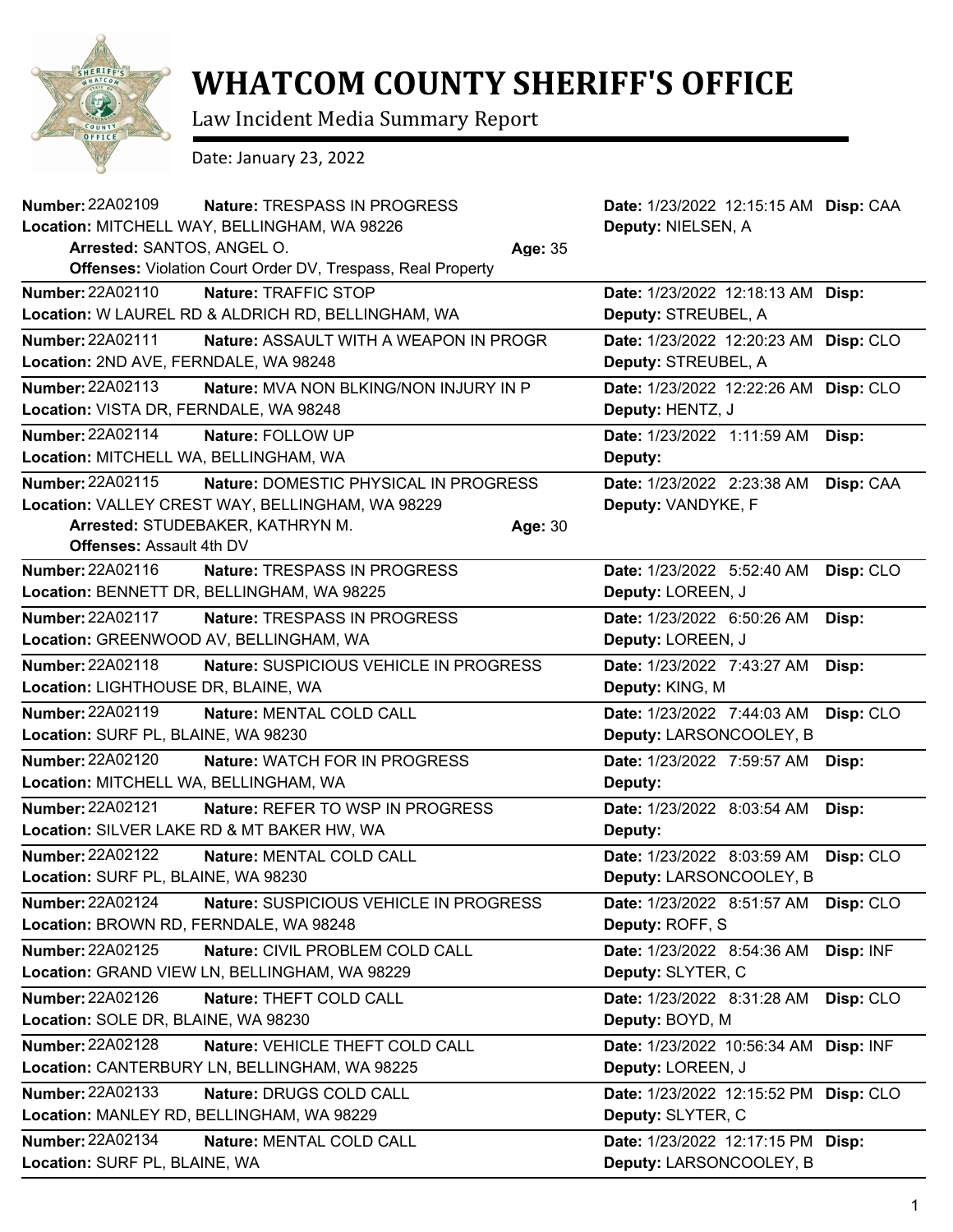| Number: 22A02135<br><b>Nature: MENTAL IN PROGRESS</b>                      | Date: 1/23/2022 12:42:35 PM Disp:     |           |
|----------------------------------------------------------------------------|---------------------------------------|-----------|
| Location: SURF PL, BLAINE, WA                                              | Deputy:                               |           |
| Number: 22A02136<br>Nature: MVA NON BLKING/NON INJURY IN P                 | Date: 1/23/2022 12:43:39 PM Disp: CLO |           |
| Location: E SMITH RD, BELLINGHAM, WA 98226                                 | Deputy: DAMON, T                      |           |
| Number: 22A02137<br>Nature: SHOTS IN PROGRESS                              | Date: 1/23/2022 12:54:25 PM Disp: CLO |           |
| Location: APA RD, POINT ROBERTS, WA 98281                                  | Deputy: LEACH, T                      |           |
| Number: 22A02139<br>Nature: ANIMAL PROBLEM IN PROGRESS                     | Date: 1/23/2022 1:50:44 PM            | Disp: CLO |
| Location: SAMISH LN, BELLINGHAM, WA 98229                                  | Deputy: SLYTER, C                     |           |
| Number: 22A02140<br>Nature: VEHICLE THEFT COLD CALL                        | Date: 1/23/2022 1:56:52 PM            | Disp: CLO |
| Location: MT BAKER HWY, BELLINGHAM, WA 98226                               | Deputy: SLYTER, C                     |           |
| Number: 22A02141<br>Nature: ALARM AUDIBLE IN PROGRESS                      | Date: 1/23/2022 2:09:04 PM            | Disp:     |
| Location: UNICK RD, FERNDALE, WA                                           | Deputy:                               |           |
| Number: 22A02143<br><b>Nature: WATCH FOR IN PROGRESS</b>                   | Date: 1/23/2022 2:15:39 PM            | Disp:     |
| Location: SUMMERLAND RD & APPALOOSA LN, BELLINGHAM, WA                     | Deputy:                               |           |
| <b>Number: 22A02144</b><br>Nature: MENTAL IN PROGRESS                      | Date: 1/23/2022 2:35:48 PM            | Disp: CLO |
| Location: MCALPINE RD, BELLINGHAM, WA 98225                                | Deputy: CONLEE, Z                     |           |
| Number: 22A02145<br>Nature: REFER TO WSP IN PROGRESS                       | Date: 1/23/2022 2:39:42 PM            | Disp:     |
| Location: SB I5 AT & MP 24, WA                                             | Deputy:                               |           |
| Number: 22A02146<br>Nature: DISORDERLY CONDUCT IN PROGRESS                 | Date: 1/23/2022 2:40:28 PM            | Disp: CLO |
| Location: MARINE DR, BELLINGHAM, WA 98225                                  | Deputy: SLYTER, C                     |           |
| <b>Number: 22A02147</b><br>Nature: WATCH FOR IN PROGRESS                   | Date: 1/23/2022 2:56:06 PM            | Disp:     |
| Location: BELLWOOD DR, MAPLE FALLS, WA                                     | Deputy:                               |           |
| Number: 22A02148<br>Nature: FOLLOW UP                                      | Date: 1/23/2022 3:00:58 PM            | Disp:     |
| Location: APACHE DR, MAPLE FALLS, WA                                       | Deputy:                               |           |
| <b>Number: 22A02149</b><br>Nature: SUSPICIOUS VEHICLE IN PROGRESS          | Date: 1/23/2022 3:05:17 PM            | Disp: CLO |
| Location: NORTHWEST DR, BELLINGHAM, WA 98226                               | Deputy: INGERMANN, N                  |           |
| <b>Number: 22A02150</b><br>Nature: ASSIST AGENCY IN PROGRESS               | Date: 1/23/2022 3:22:58 PM            | Disp:     |
| Location: MT BAKER HWY AT & MP 19, WA                                      | Deputy:                               |           |
| Number: 22A02151<br>Nature: WATCH FOR IN PROGRESS                          | Date: 1/23/2022 3:21:44 PM            | Disp:     |
| Location: GOSHEN RD & SAND RD, BELLINGHAM, WA                              | Deputy:                               |           |
| <b>Number: 22A02152</b><br>Nature: CUSTODIAL INTERFERENCE IN PROG          | Date: 1/23/2022 3:50:56 PM            | Disp: CLO |
| Location: BIRCH BAY SQUARE ST, BLAINE, WA 98230                            | Deputy: JAMES, J                      |           |
| Number: 22A02153<br><b>Nature: MVA BLOCKING IN PROGRESS</b>                | Date: 1/23/2022 4:23:22 PM            | Disp: CAA |
| Location: SLATER RD & ELDER RD, FERNDALE, WA 98248                         | Deputy: JAMES, J                      |           |
| Arrested: GREEN, SEAN M.<br>Age: 55                                        |                                       |           |
| <b>Offenses:</b> Driving While License Susp, Traffic, Accident, Reportable |                                       |           |
| Arrested: SNYDER, TANYA M.<br>Age: 42                                      |                                       |           |
| Offenses: Driving While License Susp, Traffic, Accident, Reportable        |                                       |           |
| <b>Number: 22A02154</b><br>Nature: SUSPICIOUS VEHICLE IN PROGRESS          | Date: 1/23/2022 4:23:02 PM            | Disp:     |
| Location: ALGER CCC RD & CAMP 2, SEDRO WOOLLEY, WA                         | Deputy:                               |           |
| Number: 22A02155<br>Nature: ASSIST AGENCY IN PROGRESS                      | Date: 1/23/2022 4:27:37 PM            | Disp: CLO |
| Location: LAKEWAY DR, BELLINGHAM, WA 98229                                 | Deputy: INGERMANN, N                  |           |
| Number: 22A02156<br>Nature: WELFARE CHECK IN PROGRESS                      | Date: 1/23/2022 4:28:45 PM            | Disp: CLO |
| Location: HANNEGAN RD & TEN MILE RD, EVERSON, WA 98247                     | Deputy: HEYSTEK, L                    |           |
| Number: 22A02160<br>Nature: WELFARE CHECK COLD CALL                        | Date: 1/23/2022 6:26:29 PM            | Disp:     |
| Location: MT BAKER HW, DEMING, WA                                          | Deputy:                               |           |
| Number: 22A02161<br><b>Nature: ASSIST AGENCY IN PROGRESS</b>               | Date: 1/23/2022 7:32:18 PM            | Disp: CLO |
| Location: OUTRIGGER LOOP, BLAINE, WA 98230                                 | Deputy: JAMES, J                      |           |
| Number: 22A02162<br>Nature: VEHICLE PROWL COLD CALL                        | Date: 1/23/2022 4:20:02 PM            | Disp: CLO |
| Location: USCANDIA LN, POINT ROBERTS, WA 98281                             | Deputy: BOYD, M                       |           |